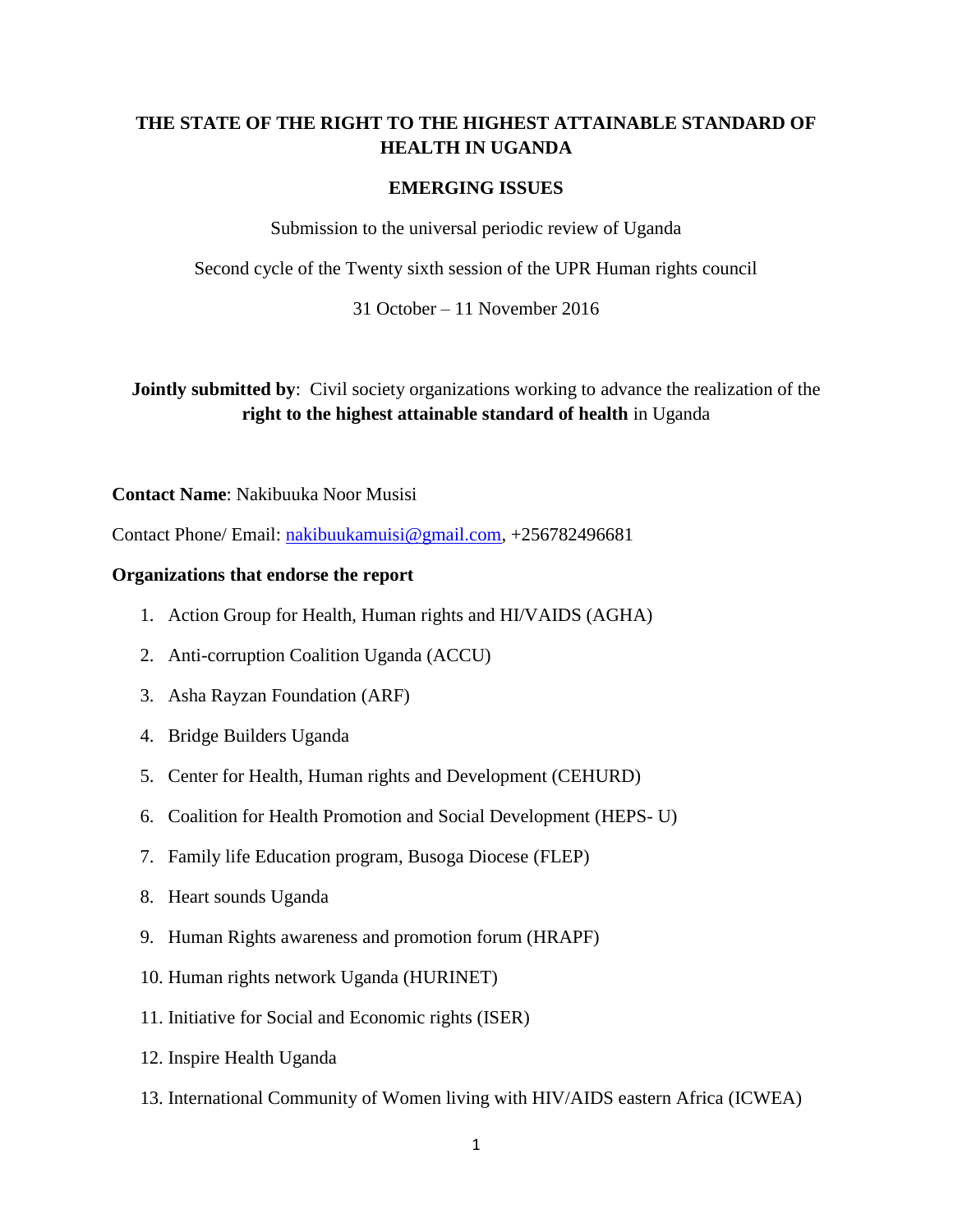- 14. National Union of disabled persons of Uganda (NUDIPU)
- 15. National community of women living with HIV/AIDS (NACWOLA)
- 16. OLYAKI Nutrition Health and Life style support Uganda
- 17. Reproductive Health Uganda (RHU)
- 18. Save for Health Uganda
- 19. Transform Uganda
- 20. Uganda Islamic Aids Network (UIANET)
- 21. Uganda National Health Consumer's Organization (UNHCO)
- 22. Uganda National Network of Aids Service Organizations (UNASO).
- 23. Uganda Network on Law, Ethics and HIV/AIDS (UGANET)
- 24. Uganda Youth and Adolescents Health Forum (UYAHF)
- 25. Uganda Youth Alliance for Family Planning and Adolescent Health (UYAFPAH)
- 26. United Citizens Child Support Organization Uganda (UCCSOU
- 27. Vijana Na Children Foundation Uganda
- 28. White Ribbon Alliance for Safe Motherhood Uganda (WRA-U)
- 29. Youth plus policy Network

**KEY WORDS**: Health; mental health, health insurance, budget allocation, discrimination in health care setting, Adolescent health; discrimination; contraceptive information; unsafe abortion; palliative care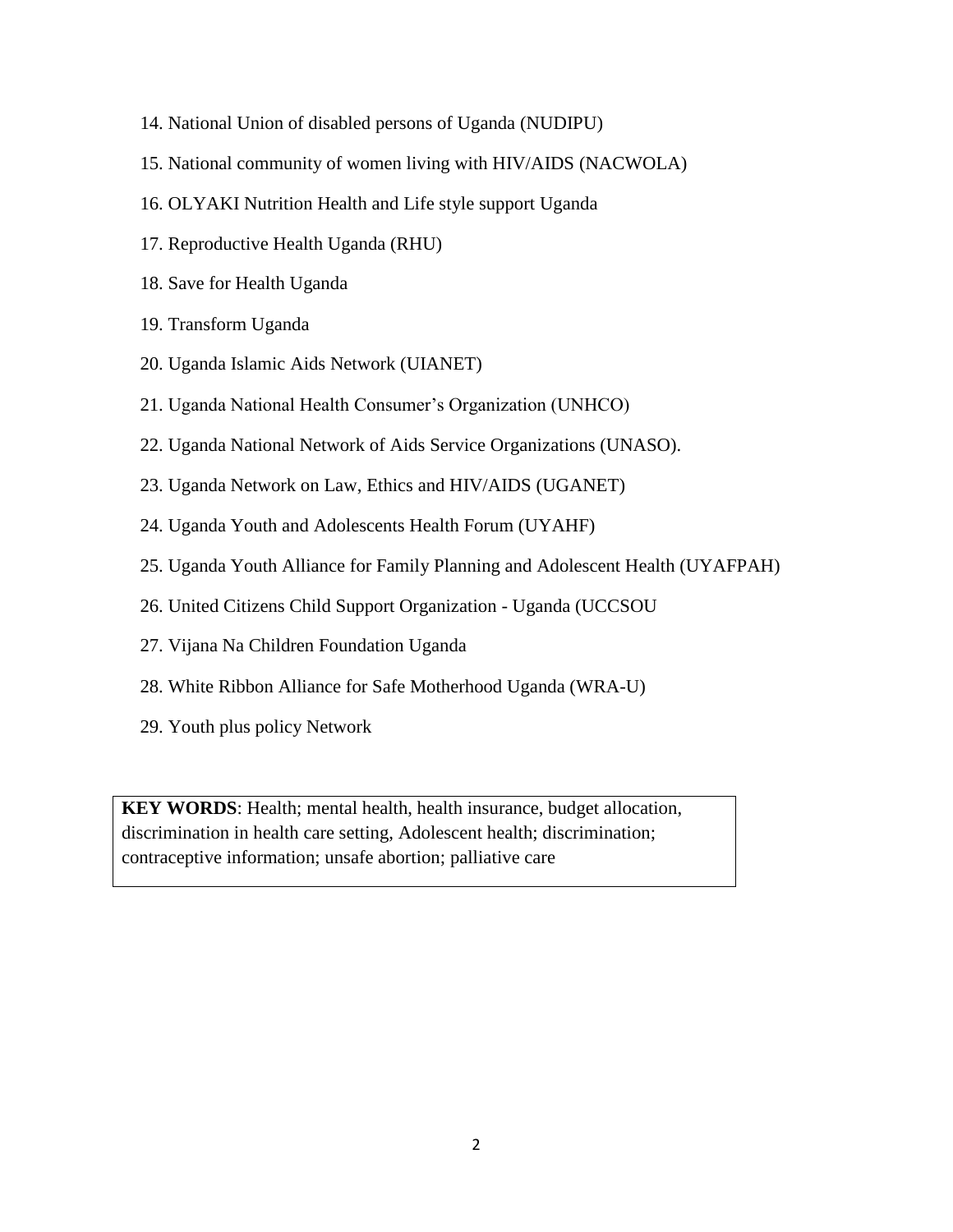# **I. EXECUTIVE SUMMARY**

- **1.** In accordance with Human Rights Council Resolution 5/1 of June 18, 2007, this report is jointly submitted by civil society organizations working to advance the enjoyment of the right to the highest attainable standard of health in Uganda. The compiling of the report has been a consultative process from different Civil society organizations spearheaded by the **Center for Health, Human Rights and Development (CEHURD)<sup>1</sup> ,** a not for profit research and advocacy organization that ensures that laws and policies are used as principal tools for the promotion and protection of health and human rights, with coordination from **Human rights Network Uganda and Action group for Health, Human rights and HIV/AIDS.**
- **2.** The government of Uganda commitment to the realization of the right to the highest attainable standard of health through ratifying regional and international instruments<sup>2</sup>, enactment of legislations, and accepting several recommendations during the previous Universal periodic Review (UPR), but a lot remains deserving.
- **3.** This report highlights the following key issues of concern
- **A. Legal and policy framework**: Uganda's Constitution lacks an explicit provision on the right to health; HIV /AIDS prevention and Control Act has contentious clauses; the Mental Health Bill and National Health Insurance Bill have not been enacted into law.
- **B. Discrimination in the health care setting:** Persons with disabilities and sexual minorities are not adequately considered in the health care policies which limits their access to health care services.
- **C. Consistent inadequate budget allocation to the health sector,** the state has not adhered to the Abuja Declaration of committing 15% of its national budget to the health sector**.**

# **II. KEY ISSUES**

# **A) LEGAL AND POLICY FRAMEWORK**

# **i. Non availability of the Right to highest attainable standard of Health in Uganda's Constitution**

4. Uganda's failure to award specific recognition to the right to the highest attainable standard of health in its Bill of Rights, has arguably contributed to the rights poor implementation and enforcement in practice. This is regardless of the ratification of the International Bill of Rights<sup>3</sup> and formulation of policies that require a legal provision to operationalize.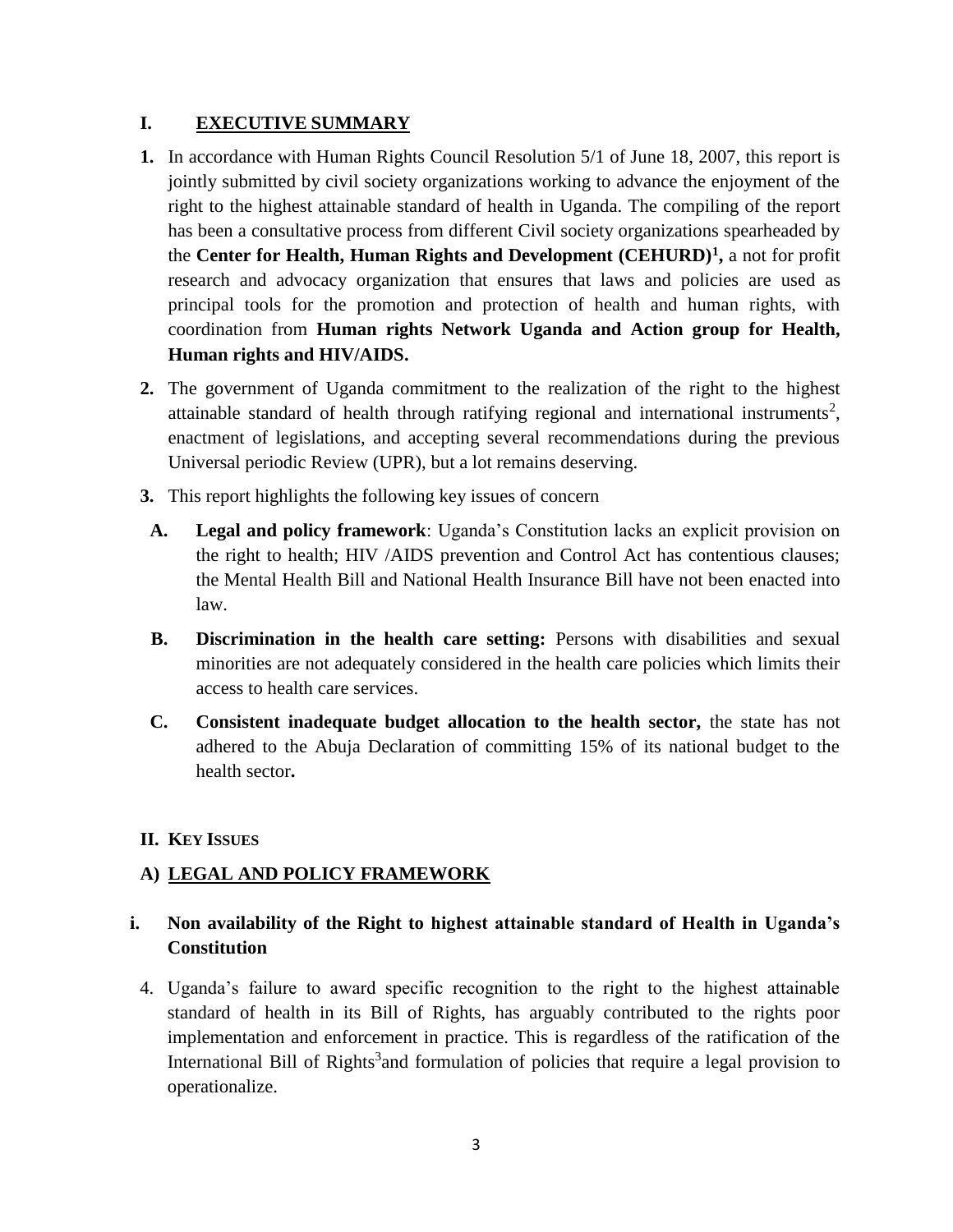5. **Recommendation:** The state should amend the Constitution to provide for the right to the highest attainable standard of health

### **ii. Absence of a health insurance law**

- 6. While Uganda accepted recommendations to create a health insurance scheme for the poor in the previous UPR, the Ministry of Finance, Planning and Economic Development has never issued a certificate of financial implication to the draft Bill. This has halted the cabinet from discussing the draft Bill and tabling the same before Parliament for debate. This has left to up to 37% of poor households experiencing catastrophic payments for health care<sup>4</sup> yet cost is one of the barriers to accessing health care in Uganda.
- 7. **Recommendation:** The State should expedite the process for the enactment of the National Health Insurance Scheme Bill.
- 8. **Recommendation:** The National Health Insurance Bill should adequately provide for insurance cover for all categories of the population.

### **iii. Contentious clauses in the HIV Prevention and Control Act 2014**

- 9. Studies estimated that over 1.5 million Ugandans were living with HIV/AIDS in 2014, representing 7.3% of the total adult population,<sup>5</sup> a marked increase since 2005. During the previous UPR, Uganda accepted recommendations aimed at advancing quality health care for all and ensuring a prevention of HIV/AIDS preference.
- 10. Despite that, the president assented to a contentious HIV and AIDS Prevention and Control Act with an aim of "preventing and controlling HIV". The Act which contains several contentious provisions will increase stigmatization and discrimination, which will consequently hinder the public health response to a recent increase in the HIV prevalence rate in Uganda. These clauses include mandatory testing (section 13), criminalization of transmission of HIV (section 41 and 43) and disclosure without consent (section 18).
- 11. **Recommendation**: The HIV/AIDS Prevention and Control Act should be called back to Parliament and clauses relating to criminalization of transmission of HIV, disclosure without consent, and mandatory testing removed or amended.

# **iv. Archaic Mental Health law.**

12. Uganda has a Mental Health law that was passed was enacted in 1938 and last revised in 1964. A National Mental Health Amendment Bill however has been in the process of its completion for the last 10 years. To date therefore, the old archaic law of 1964 has not been repealed!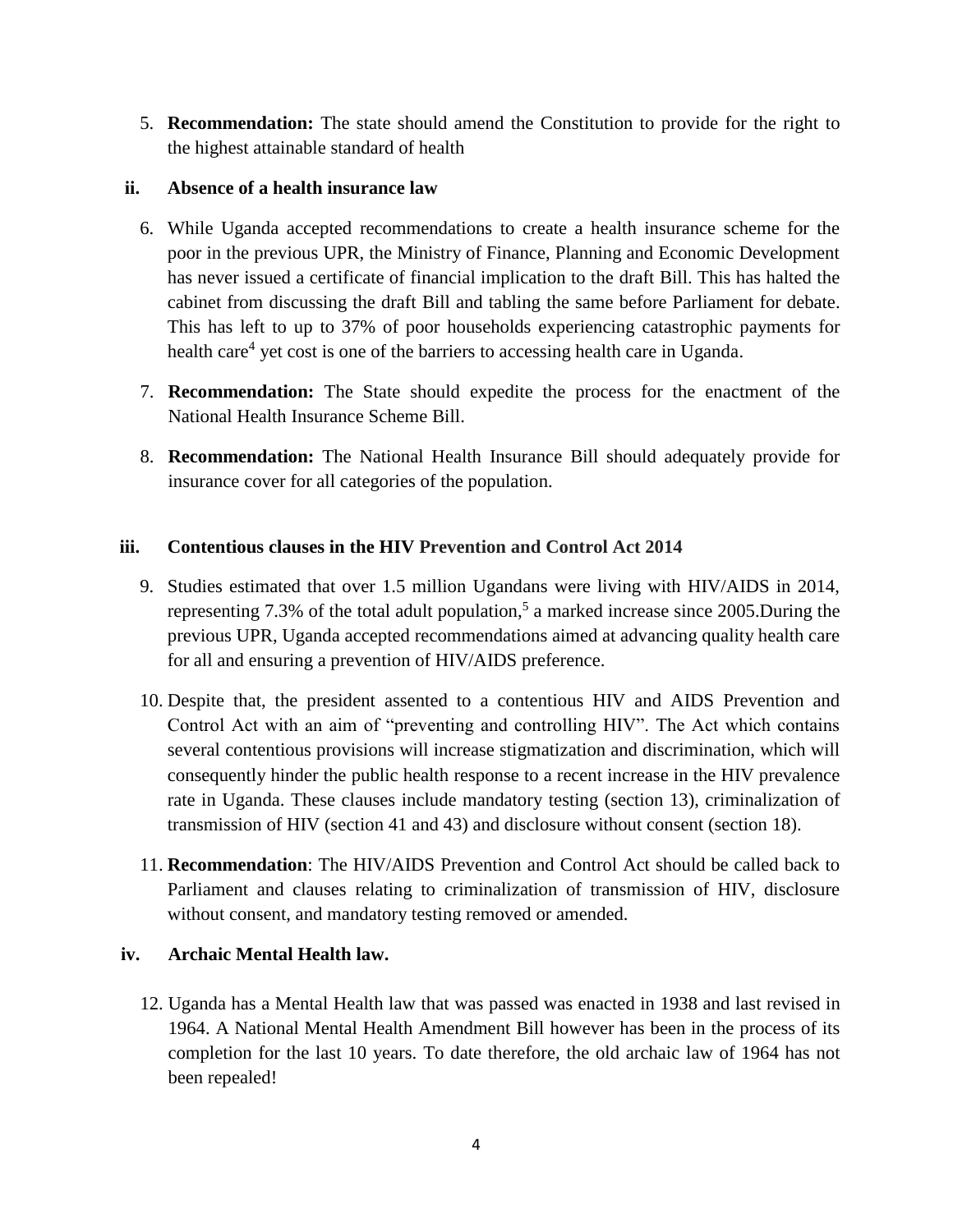- 13. This law is outdated, not in line with contemporary issues in mental health care, does not conform to the human rights language in the Convention on Rights of persons with disabilities and does not promote and protect the rights of persons with psychosocial disabilities both within the health care context and in the community.
- 14. **Recommendation**: The New Bill on mental health should be expedited but MOST importantly written to ensure that it conforms to international human rights frameworks, such as the UN Convention on the Rights of Persons with Disabilities and Principles for the Protection of Persons with Mental Illness and the Improvement of Mental Health Care (1991).

# **B. DISCRIMINATION IN THE HEALTH CARE SETTING**

### i. **Access to information and informed decision making to persons with disabilities**

- 15. During the previous UPR the government accepted recommendations aimed at mainstreaming disability in health programming and campaigns and ensuring access to health information for all. The Convention on the Rights of Persons with Disabilities which Uganda is party to allows access to health information in forms that are accessible to all including Braille, tactile, large print, and accessible multimedia as well as written, audio, plain-language, human-reader and augmentative and alternative modes without additional costs. This has not been done in health facilities without which people with disabilities cannot make informed decisions to the enjoyment of the right to health
- 16. **Recommendation:** The state should ensure provision of free access to health information to people with disabilities in all accessible formats including Braille, tactile, large print, accessible multimedia as well as written, audio, plain-language and human-reader.

# ii. **Impediment on access to health care by LGBTI and sex workers.**

- 17. The archaic laws<sup>6</sup> that criminalize "carnal knowledge" against the order of nature impede access to SRH services by LGBTI persons. Almost all health policies in Uganda apart from the National AIDS strategic plan  $2015{\text -}2020^7$  do not recognize the health needs of LGBTI persons. UNAIDS in its THE GAP report, notes that LGBTI persons are both left behind and most at risk populations. The HIV prevention rate of Men who have sex with Men (MSMs) stands at 13.7% which is way above the National HIV prevalence rate which stands at  $7.3\%$ <sup>8</sup>. The exclusion of this population from health policies has thus greatly impacted their access to SRH services including access to HIV treatment and counseling.
- 18. **Recommendation**: The state should develop and implement Programmes aimed at addressing the social gender stereotypes and norms that tolerate and accept violence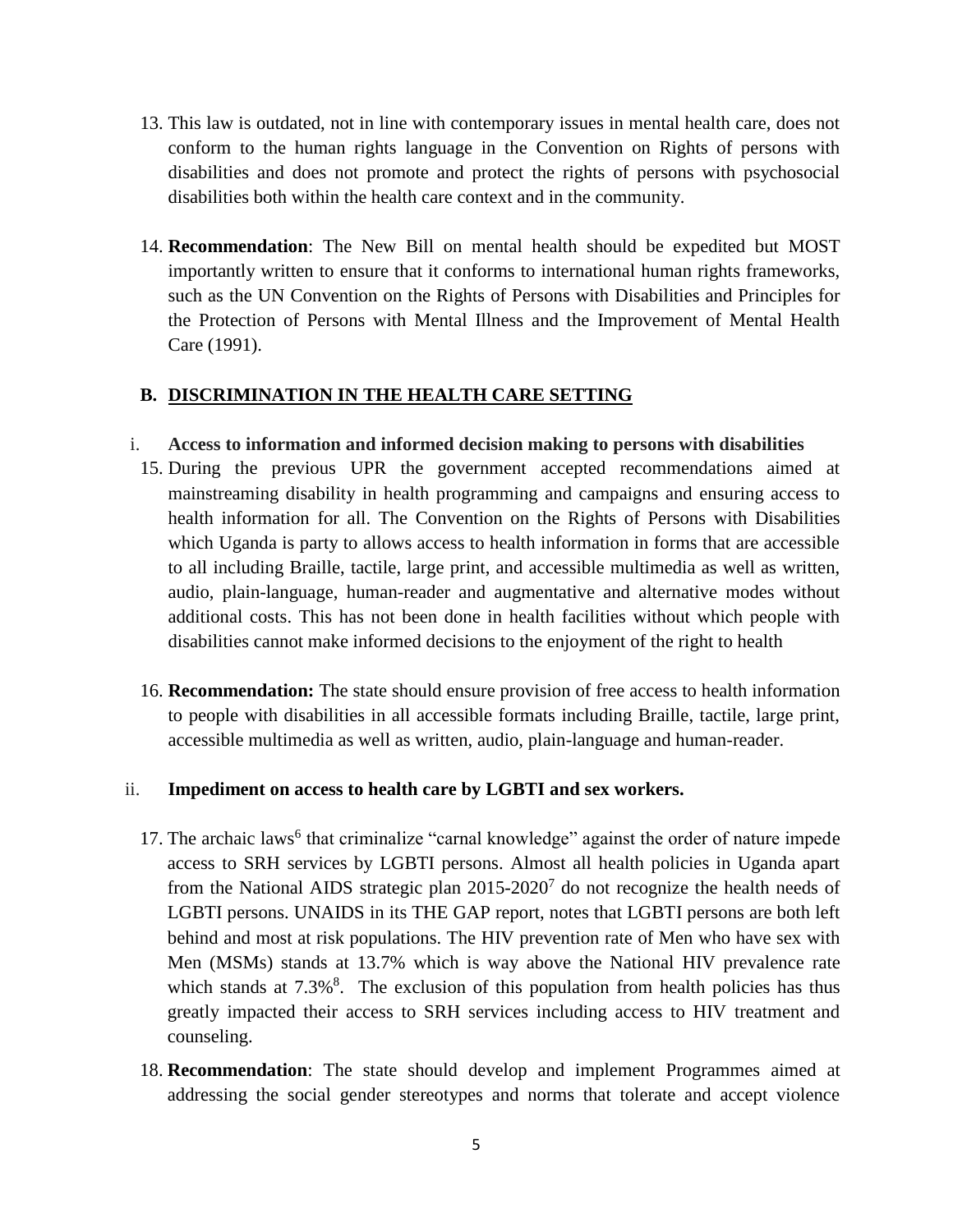against sexual minorities and review health policies to include specific programs targeting sexual minorities and ensure friendly health services.

# **C. RECURRENT INADEQUATE BUDGET ALLOCATION TO THE HEALTH SECTOR**

- 19. Uganda committed to allocating 15% of its national budget to the Health sector in line with the Abuja declaration and this recommendation was accepted during the previous UPR. The state has however not adequately implemented this recommendation and the health sector remains severely underfunded.
- 20. The overall budget to the sector has slightly increased from UGX 1,283.808bn in FY  $2015/16$  to the projected budget for FY 2016/17 of UGX 1,481.97bn<sup>9</sup>. In addition, considering the forecast spending for National Development Plan II (NDP II), the FY 2016/17 budget falls short of the NDP II public costing by UGX  $485.084(25%)^{10}$ . This inadequate allocation subsequently impacts on access to quality health care services by poor and vulnerable populations of Uganda.
- 21. **Recommendation:** Government of Uganda should progressively allocate funds annually to the Health sector to meet the Abuja commitment in order to promote, protect and fulfill the enjoyment of right to the highest attainable standard of health by poor and vulnerable persons in the country.

# **D. STRENGTHEN ACCESS TO PALLIATIVE CARE SERVICES IN UGANDA.**

- 22. Palliative care is essential to the realization of the right to the highest attainable standard of Health. Estimates by the government reveal that slightly over 10% of individuals in need of palliative care can access it.<sup>11</sup> Of these, most only receive medical palliative care and the provision of psychosocial or spiritual care is often unavailable yet effective palliative care requires a holistic approach.
- 23. The inadequate provision of and access to palliative care reflects the lack of a national policy to guide the development and sustainability of palliative care service delivery. Although steps have been taken by the Ministry of Health to enact a provisional policy, this process has stagnated for more than twelve months with no clear explanation why the policy has not been discussed and passed by the Ministry of Health.
- 24. **Recommendation**: The government should strengthen palliative care at all levels by fast tracking the National Palliative Care Policy.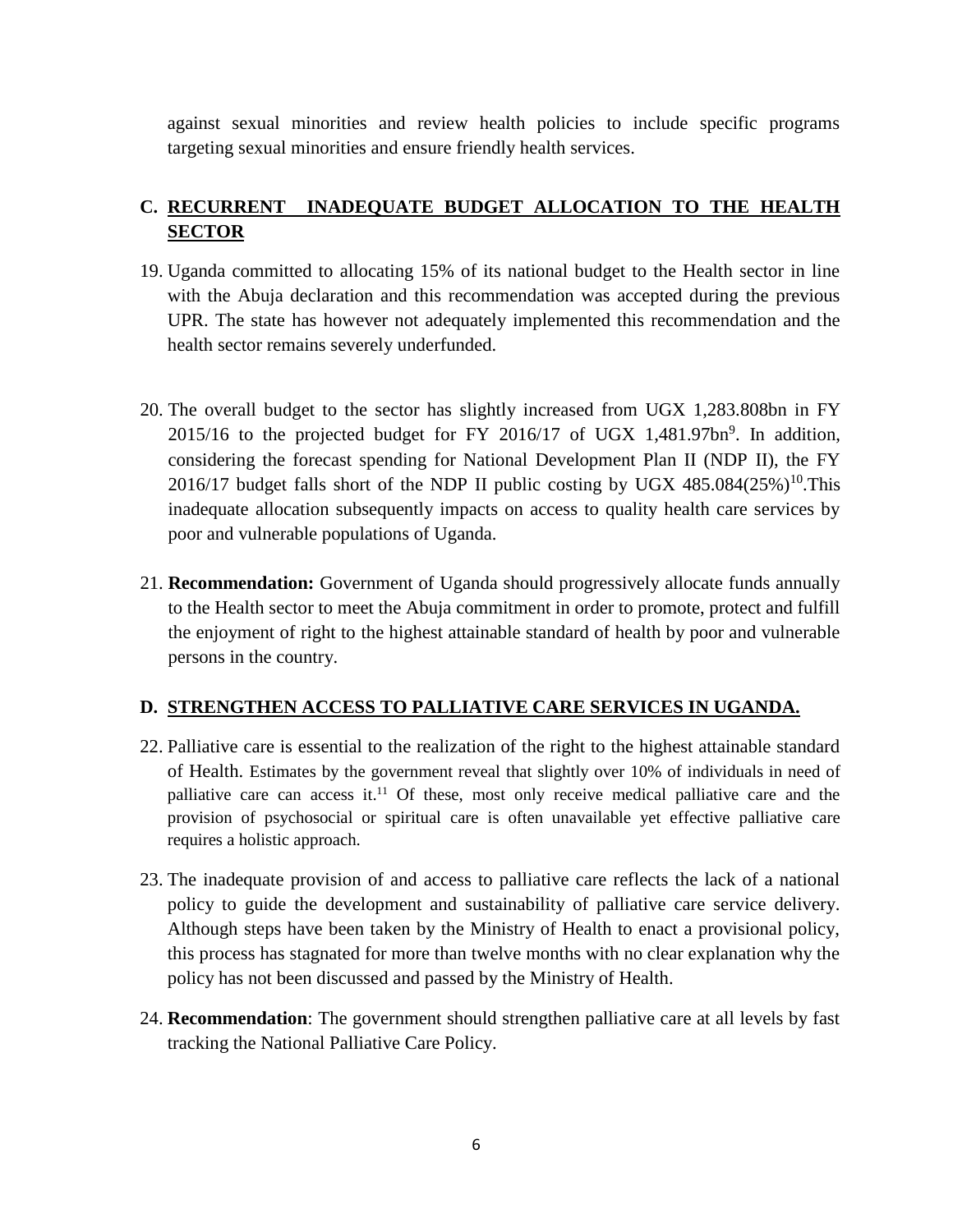#### E. **ACCESS TO HEALTH CARE SERVICES**

#### **i. Access to quality sexual and reproductive health services by adolescents**

- 25. Although the government is commended for establishing policies to address adolescent access to SRH services, including the Adolescent Health Policy Guidelines and Service Standards, and National Minimum Healthcare Package, implementation of these policies is yet to be realized.
- **26.** Bridging the gap between service delivery and implementation of the policies is important. Inadequate access to sexual and reproductive health services results in an affiliated rise in maternal morbidity and mortality, higher HIV/AIDS rates amongst adolescents and greater drop-out rates among school-aged girls. In Uganda, 1 in 4 girls aged 15-19 has already given birth or is pregnant with her first child and 14% of young women have their first sexual encounter before the age of  $15^{12}$ .
- 27. **Recommendation**: The government should develop concrete plans with a line budget aimed at implementing reproductive health policies that impact on the realization of sexual reproductive health rights for young people.

#### **ii. Inadequate access to contraceptive information and services**

- 28. Although the Government has made efforts to improve access to family planning information and services, the unmet need for family planning for women in Uganda stands at  $34\%$ <sup>13</sup>. In addition, while the use of modern contraception increased from 15% in 2007 to 26% in 2011, majority of women and girls still do not have access to contraceptive information and services. Further, the use of, and access to, contraception among women also varies depending on geographical location, level of education and income level. According to the 2011 UDHS, 46% of married women living in urban areas used some method of contraception, as opposed to only 27% of married women located in rural areas. In addition, 44% of married women with a secondary level or more of education used contraceptives as compared to only 18% of those with no education.
- 29. **Recommendation**: The government should make SRHR information available and accessible to the public and implement the policies related to the same.

#### **iii. Restrictive legal environment for access to safe abortion services.**

30. Uganda's legal framework lacks clarity with regard to provision of abortion services. The constitution (Article 22 (2)) allows for termination of pregnancy as may be prescribed by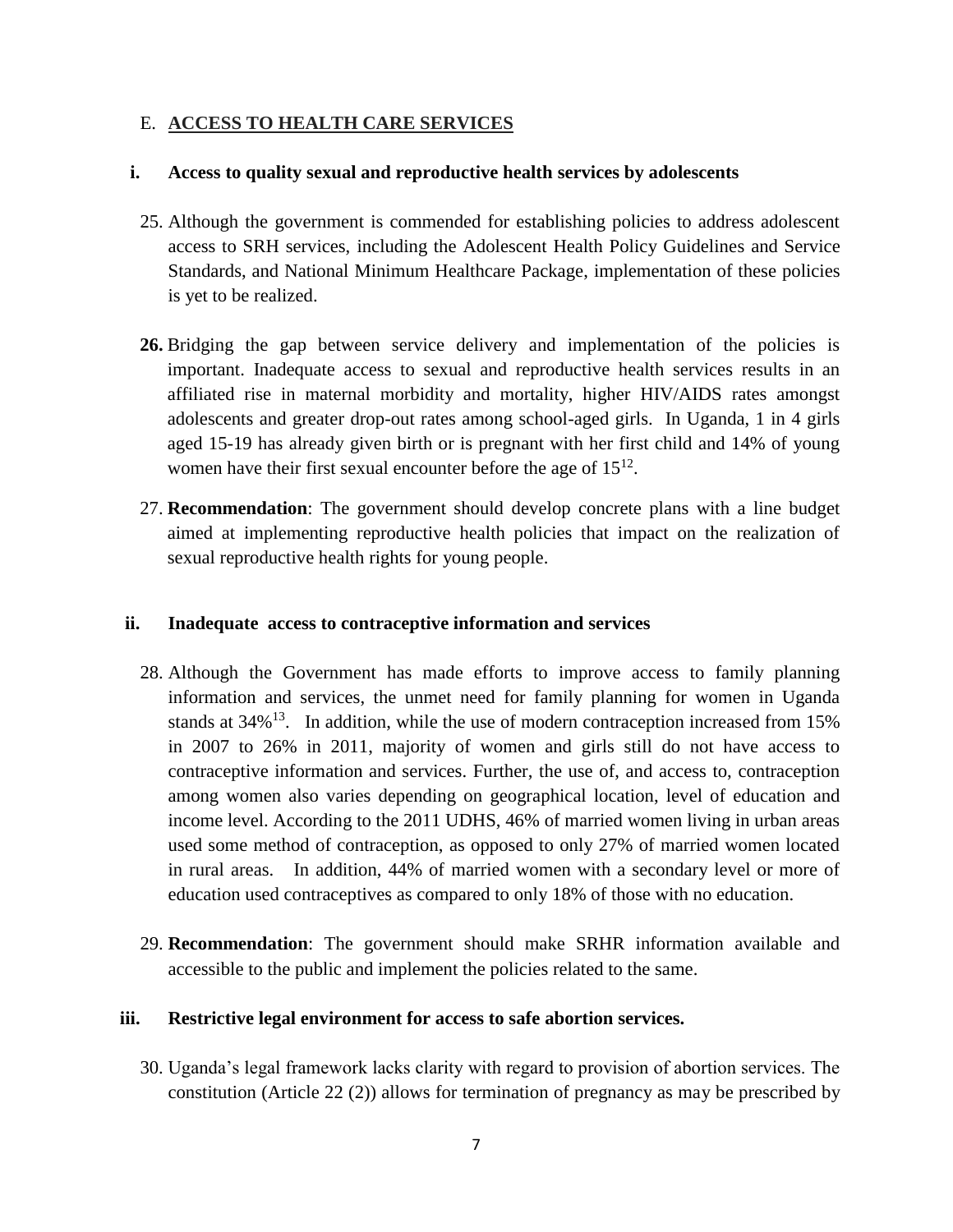law. The authorizing legislation, the Penal Code Act both gives authorization and restriction on provision of abortion care that leads to confusion and possible misinterpretation. As a result, medical practitioners are sometimes arrested by police and charged under the Penal Code Act for procuring an abortion even when they are providing post abortion care. This criminalization has also perpetuated gender stereotypes, marginalized and disempowered women and opened them to possible criminal liability. This makes some of them opt for clandestine abortion methods that can lead to death.

- 31. In June 2015, the Ministry of Health issued the "Standards and Guidelines for the Reduction of Maternal Morbidity and Mortality from Unsafe Abortion in Uganda," (S&Gs) with the aim of strengthening mechanisms to address unsafe abortion. These mechanisms include reducing the number of unwanted pregnancies through sensitization and health education talks; increasing access to family planning; and as a secondary prevention, increase access to Comprehensive Abortion Care (CAC) services." If implemented effectively the S&Gs are expected to improve the quality of medical care services by providing clear guidance on the provision of safe abortion services and the management of unsafe abortion as well as educating health workers and policy makers.
- 32. Human rights bodies have found that both restrictive abortion laws and the failure to ensure access to abortion when it is legal are incompatible with international human rights obligations, amounting to violations of the rights to life and health, the right to be free from cruel, inhuman and degrading treatment, and the right to be free from discrimination. Particularly Uganda has ratified the African Charter on Human and people's rights on the rights of Women in Africa (Maputo Protocol) with a reservation to article 14(2) (c) which requires states to authorize medical abortion in cases of rape, incest and where the pregnancy threatens the life or health of the women or the fetus. This reservation greatly impacts on women's rights to access safe abortion services.
- 33. **Recommendation:** The state should amend the penal code act to remove provisions that criminalize abortion and widen circumstances under which abortion services should be accessed including in cases of incest, defilement and rape.
- 34. **Recommendation:** The state should develop clear plans aimed at re-instituting and implementing the standards and guidelines for reduction of morbidity and mortality from unsafe abortion and train health service providers on the same.